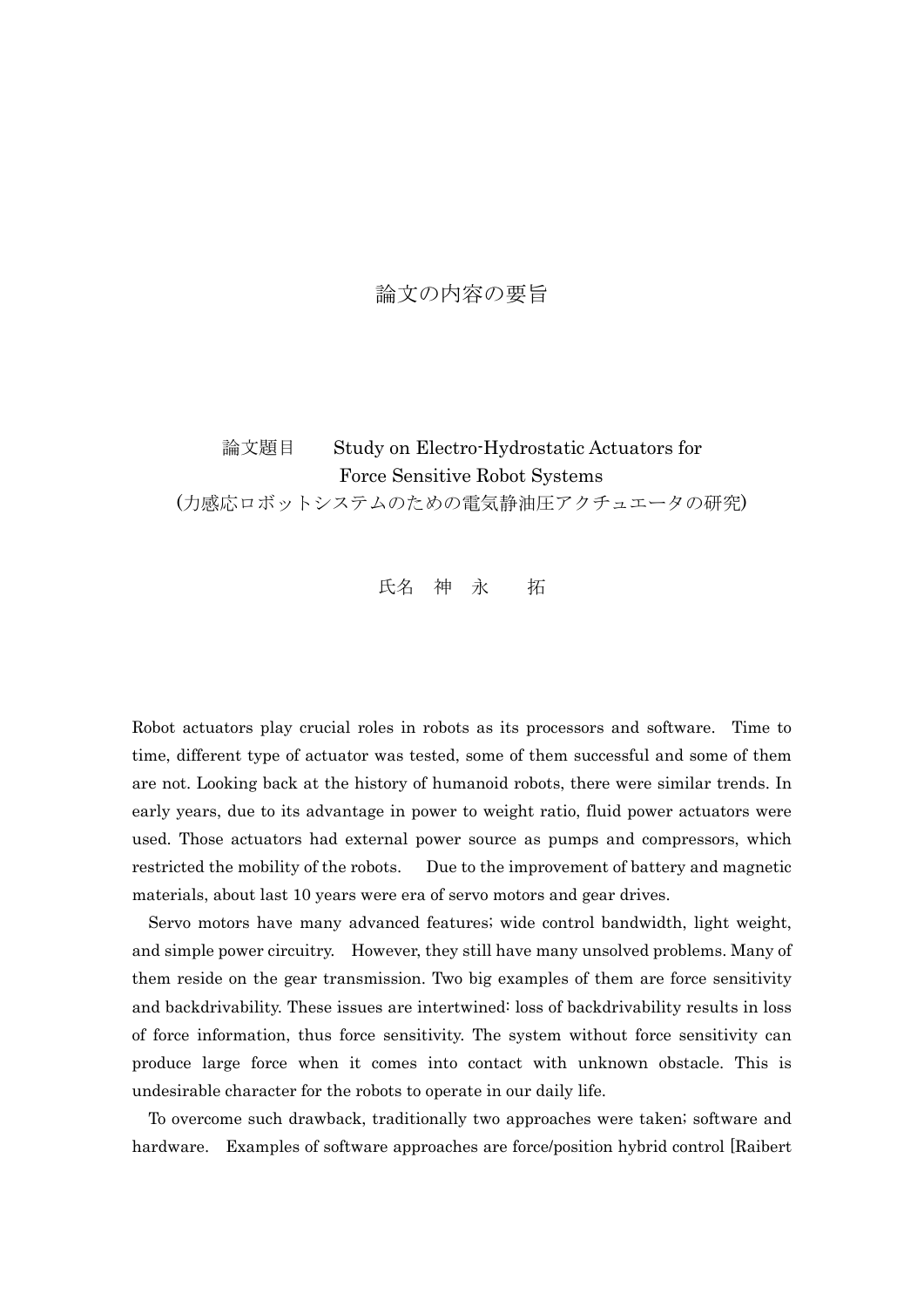and Craig 1981] and impedance control [Hogan 1985]. Hardware approach is mainly series elastic actuation [Pratt and Williamson 1995]. However, impedance control has issue in control bandwidth that it has restriction in reproducing low impedance in high frequency range. In contrary, series elastic actuation has issue of low controllability in high frequency range due to mechanical natural resonance frequency. Recently there are approach of enhancing high frequency behavior of impedance control by increasing servo loop frequency and improving manipulator performance [Hirzinger et al. 2002]. There is an approach called distributed macro-mini actuation, that improves behavior of series elastic actuation in higher frequency range by mechanically distributing actuator compliance and weight [Zinn et al. 2002].

Hydraulic actuators have force sensitivity that it can measure output torque by measuring the hydraulic pressure, but traditional hydraulic drives are mostly used for power applications that do not require backdrivability, such as construction machines. EHAs (Electro-Hydrostatic Actuators) are a class of hydraulic actuator that controls the motion of hydraulic motor by controlling hydraulic pump, not the valve.

Since no valves are used, under some condition, the system becomes backdrivable. Since this type of hydraulic drives use motor as torque generator, so in some sense, they are replacement technology of gear transmissions. EHAs have advantage of servo motor actuation as simple power supply, and advantage of hydraulic drive such as force sensitivity and high durability and reliability. In addition, they have backdrivability.

In this thesis, the dynamic characteristics of the EHA were modeled in symmetric way. This formulation enables the analytical treatment of backdrivability. Using this formulation, condition on backdrivability, torque sensing theory, and control strategies are derived. Based on this theory, design methodology on backdrivable EHAs are presented. As extreme examples in the actuator size, miniature and large capacity EHAs were developed and applied to humanoid robot systems. Miniature EHA is more difficult to obtain total backdrivability (explained in chapter 2). Large scale EHA is more strict in performance evaluation during design phase.

Miniature EHA was applied to anthropomorphic robot hand. The hand is equipped with 20 joints with 16 DOF. Detail of the hand design in discussed in chapter 3. From the evaluations, issues on designed EHA arose. One was mechanical issue as leakage and cavitation, the other was system weight. To make a fundamental improvement, change in actuator material and operating pressure was necessary. First part in chapter 4 explains the improvement of vane motor and second half of chapter 4 explains hand system design. Large capacity EHA was applied to humanoid robot's knee joint. Design methodology of the EHA with inverse dynamics computation